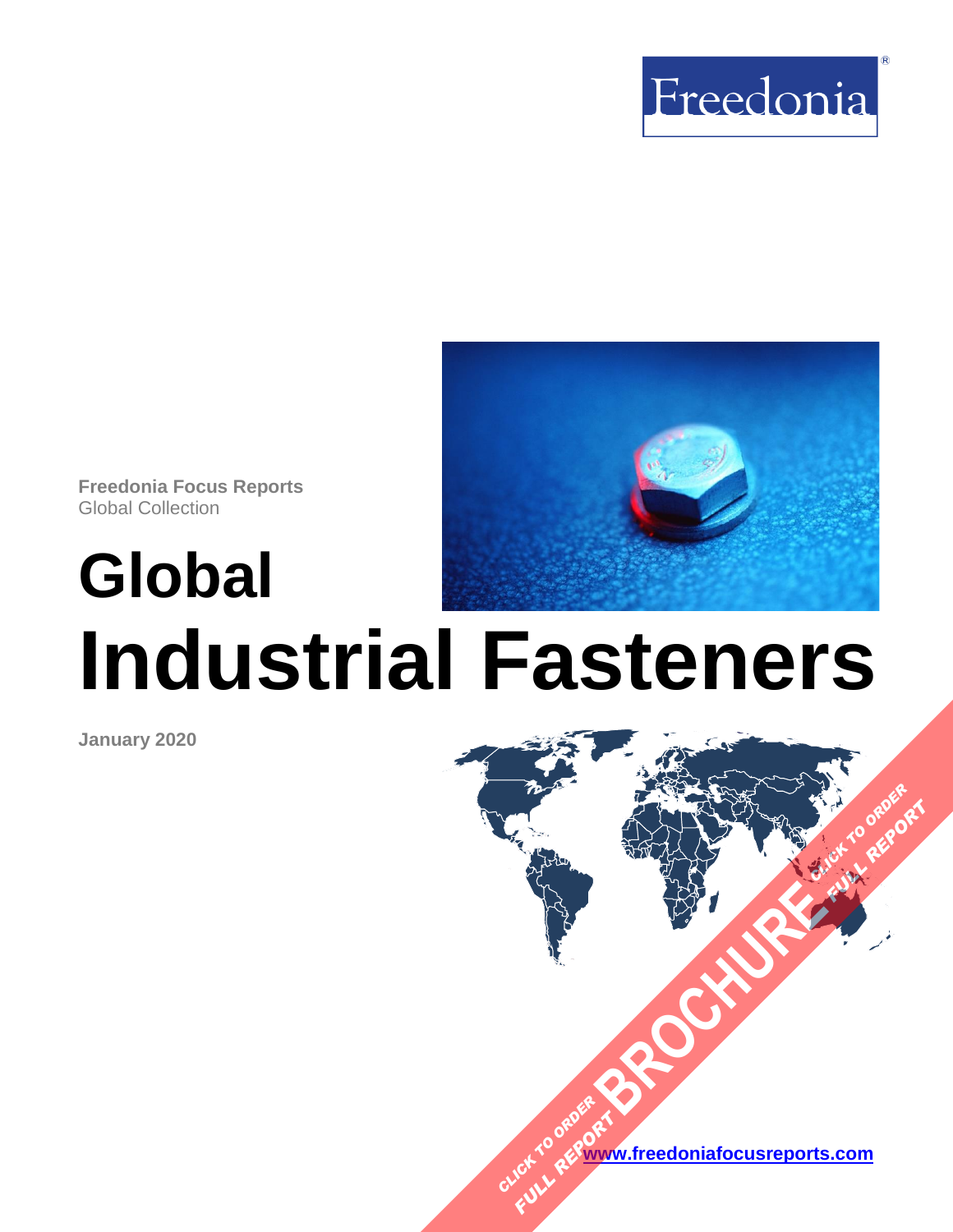# **Table of Contents**

| 1. Highlights                        | 3              |
|--------------------------------------|----------------|
| 2. Global Overview & Forecasts       | 5              |
| Demand by Product                    | 5              |
| <b>Externally Threaded</b>           | 6              |
| <b>Internally Threaded</b>           | 6              |
| Nonthreaded                          | $\overline{7}$ |
| Application-Specific                 | $\overline{7}$ |
| Aerospace-Grade                      | $\overline{7}$ |
| Demand by Market                     | 9              |
| <b>Motor Vehicles</b>                | 10             |
| Machinery                            | 10             |
| <b>Other OEM Markets</b>             | 11             |
| Maintenance & Repair Operations      | 12             |
| Construction                         | 12             |
| 3. Regional Segmentation & Forecasts | 14             |
| <b>Regional Production Overview</b>  | 14             |
| <b>Regional Demand Overview</b>      | 16             |
| North America                        | 18             |
| Western Europe                       | 20             |
| Asia/Pacific                         | 22             |
| <b>Other Regions</b>                 | 24             |
| Central & South America              | 25             |
| Eastern Europe                       | 25             |
| Africa/Mideast                       | 26             |
| 4. Industry Structure                | 27             |
| <b>Industry Characteristics</b>      | 27             |
| <b>Market Share</b>                  | 28             |
| <b>Illinois Tool Works</b>           | 29             |
| Berkshire Hathaway                   | 30             |
| Stanley Black & Decker               | 30             |
| 5. About This Report                 | 31             |
| Scope                                | 31             |
| Sources                              | 32             |
| <b>Industry Codes</b>                | 32             |
| Freedonia Methodology                | 33             |
| Resources                            | 35             |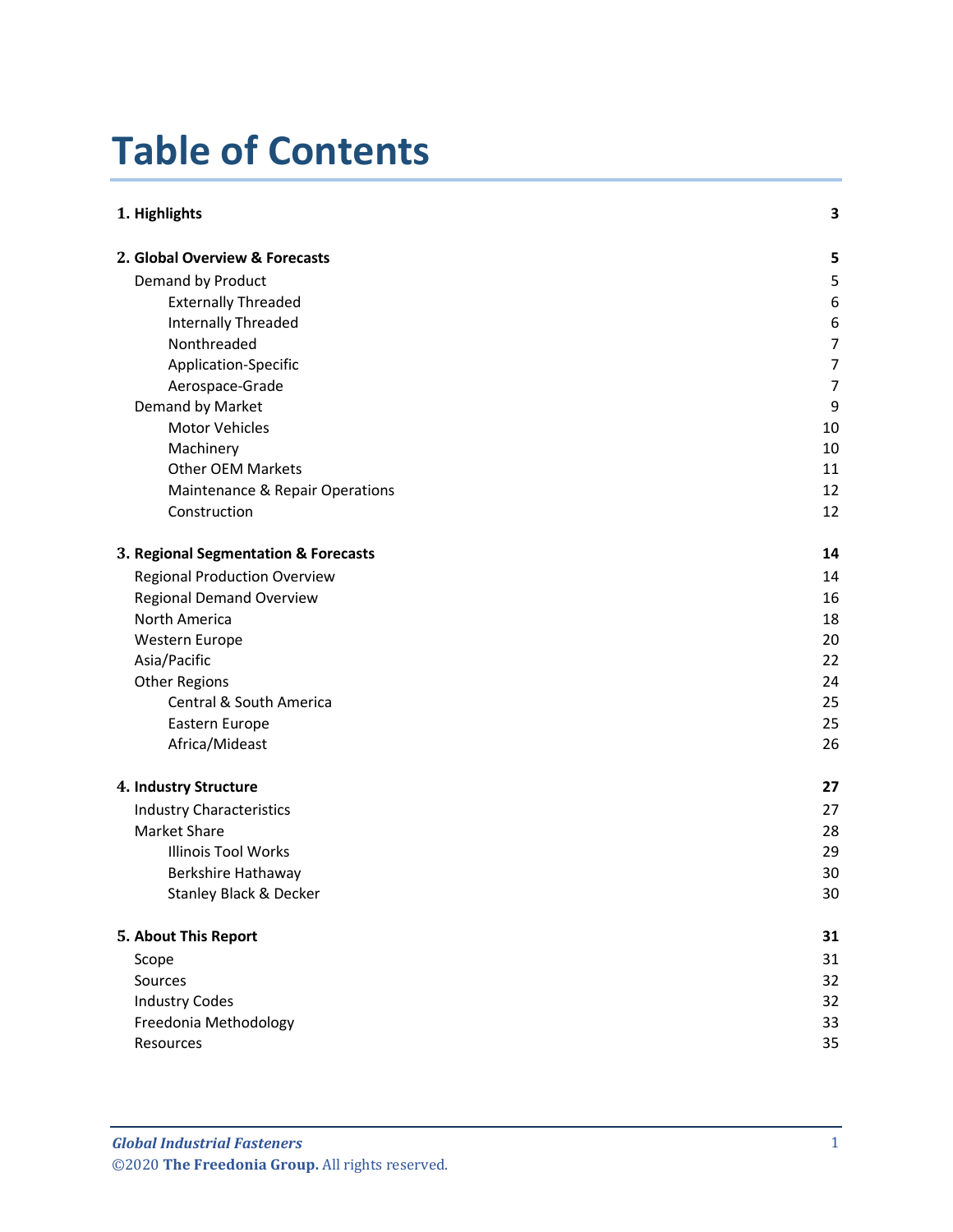# **List of Tables & Figures**

| Figure 1   Global Industrial Fastener Market Outlook, 2018 - 2023                         | $\overline{\mathbf{r}}$ |
|-------------------------------------------------------------------------------------------|-------------------------|
| Figure 2   Global Industrial Fastener Demand by Product, 2008 - 2023 (US\$ bil)           | 5                       |
| Table 1   Global Industrial Fastener Demand by Product, 2008 - 2023 (US\$ mil)            | 5                       |
| Figure 3   Global Industrial Fastener Demand by Product, 2008 - 2023 (%)                  | 8                       |
| Figure 4   Global Industrial Fastener Demand by Market, 2008 - 2023 (US\$ bil)            | 9                       |
| Table 2   Global Industrial Fastener Demand by Market, 2008 - 2023 (US\$ mil)             | 9                       |
| Figure 5   Global Industrial Fastener Demand by Market, 2008 - 2023 (%)                   | 13                      |
| Figure 6   Global Industrial Fastener Production by Region, 2008 - 2023 (US\$ bil)        | 14                      |
| Table 3   Global Industrial Fastener Production by Region, 2008 - 2023 (US\$ mil)         | 14                      |
| Figure 7   Global Industrial Fastener Production by Region, 2008 - 2023 (%)               | 15                      |
| Figure 8   Global Industrial Fastener Demand by Region, 2008 - 2023 (US\$ bil)            | 16                      |
| Table 4   Global Industrial Fastener Demand by Region, 2008 - 2023 (US\$ mil)             | 16                      |
| Figure 9   Global Industrial Fastener Demand by Region, 2008 - 2023 (%)                   | 17                      |
| Figure 10   North America: Industrial Fastener Demand by Product, 2008 - 2023 (US\$ bil)  | 18                      |
| Figure 11   North America: Industrial Fastener Demand by Market, 2008 - 2023 (US\$ bil)   | 18                      |
| Table 5   North America: Industrial Fastener Demand by Product & Market, 2008 - 2023      |                         |
| (US\$ mil)                                                                                | 19                      |
| Figure 12   Western Europe: Industrial Fastener Demand by Product, 2008 - 2023 (US\$ bil) | 20                      |
| Figure 13   Western Europe: Industrial Fastener Demand by Market, 2008 - 2023 (US\$ bil)  | 20                      |
| Table 6   Western Europe: Industrial Fastener Demand by Product & Market, 2008 - 2023     |                         |
| $(US$)$ mil)                                                                              | 21                      |
| Figure 14   Asia/Pacific: Industrial Fastener Demand by Product, 2008 - 2023 (US\$ bil)   | 22                      |
| Figure 15   Asia/Pacific: Industrial Fastener Demand by Market, 2008 - 2023 (US\$ bil)    | 22                      |
| Table 7   Asia/Pacific: Industrial Fastener Demand by Product & Market, 2008 - 2023       |                         |
| $(US$)$ mil)                                                                              | 23                      |
| Figure 16   Other Regions: Industrial Fastener Demand by Region, 2008 - 2023 (US\$ bil)   | 24                      |
| Figure 17   Other Regions: Industrial Fastener Demand by Product, 2008 - 2023 (US\$ bil)  | 24                      |
| Table 8   Other Regions: Industrial Fastener Demand by Region & Product, 2008 - 2023      |                         |
| (US\$ mil)                                                                                | 26                      |
| Figure 18   Global Industrial Fastener Market Share by Company, 2018 (%)                  | 28                      |
| Table 9   Leading Suppliers to the Global Industrial Fastener Market                      | 29                      |
| Table 10   NAICS & SIC Codes Related to Industrial Fasteners                              | 32                      |
| Table 11   NACE Codes Related to Industrial Fasteners                                     | 32                      |
| Table 12   HS Codes Related to Industrial Fasteners                                       | 33                      |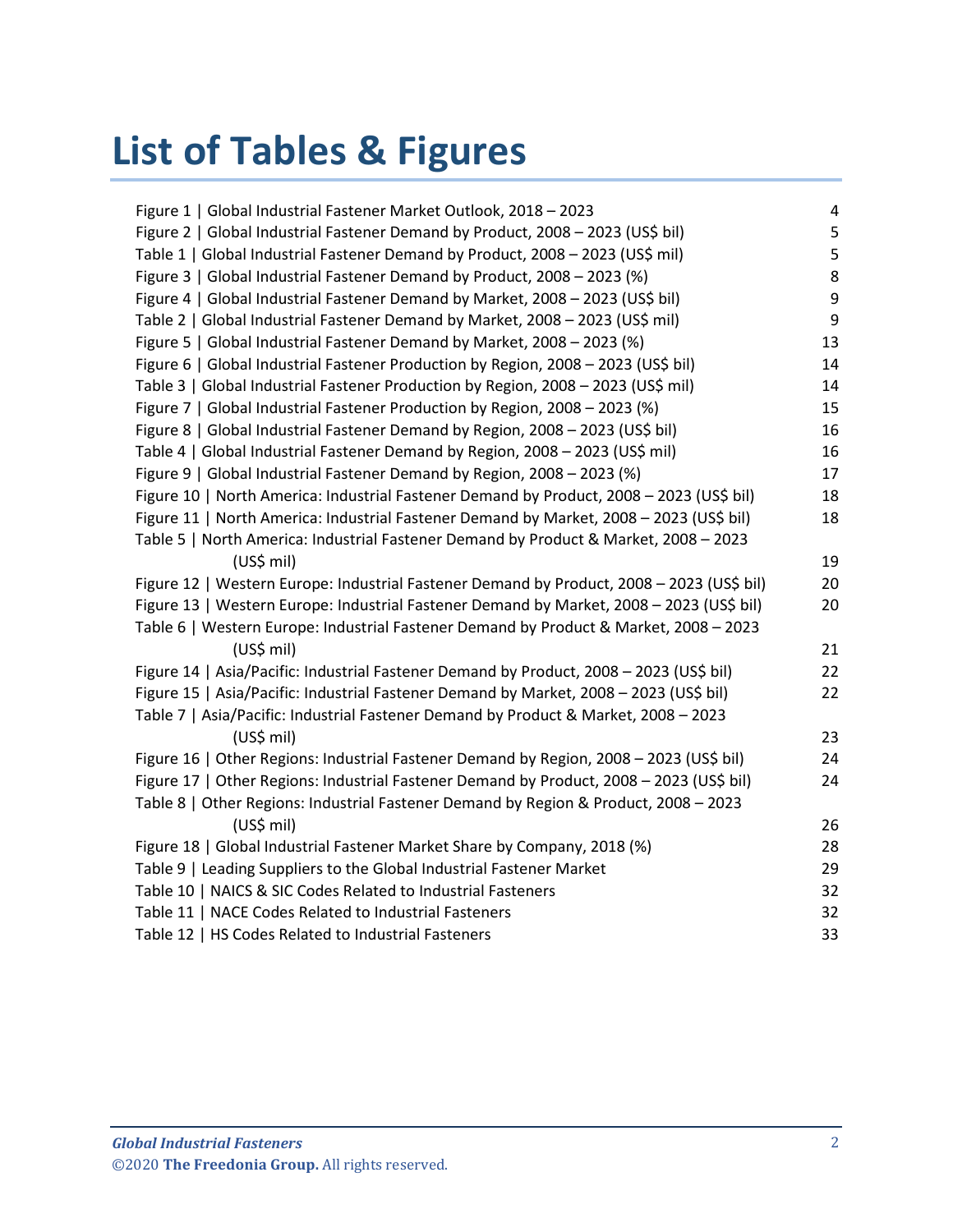# <span id="page-3-1"></span><span id="page-3-0"></span>**Scope**

This report forecasts to 2023 global demand for industrial fasteners by product, market, and major world region in nominal US dollars at the manufacturer level. Product segments include:

- externally threaded
- internally threaded
- nonthreaded
- application-specific
- aerospace-grade

Reported markets encompass:

- motor vehicles
- machinery
- other original equipment manufacturing (OEM) markets such as fabricated metal products, and electronic, electrical, and aerospace equipment
- maintenance and repair operations
- construction

Major world regions include North America, Western Europe, Asia/Pacific, and all other regions.

To illustrate historical trends, world, product, market, and regional demand (including product and market segments) are provided for 2008, 2013, and 2018. Finally, global production is segmented by major world region and provided for 2008, 2013, 2018, and 2023.

This report analyzes the global supply of and demand for industrial mechanical fasteners. Excluded from the scope of this report are:

- nails, brads, spikes, tacks, and related items
- adhesives and other joining/bonding products
- nonindustrial type products like buttons, paper clips, and zippers

For the purposes of this report, the term "aerospace-grade" refers to a category of highperformance industrial fasteners manufactured to the specifications of aerospace/defense companies and agencies. End-use applications for these fasteners, however, are not confined to the aircraft/aerospace industries; they can also include construction, high-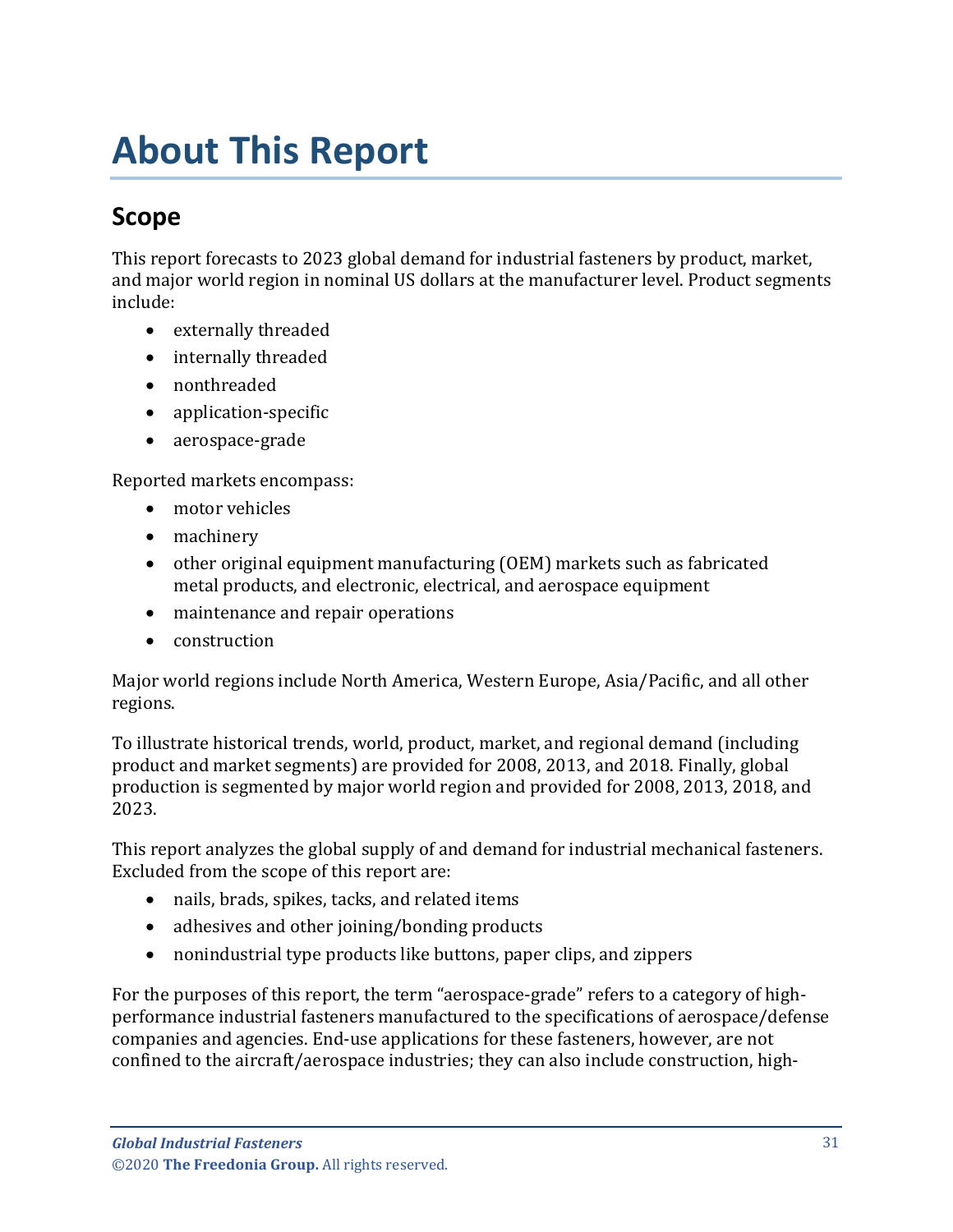performance automobiles, industrial machinery, and various other settings where the capabilities of such fasteners are warranted.

Other various topics, including profiles of pertinent leading companies, are covered in this report. A full outline of report items by page is available in the Table of Contents.

### <span id="page-4-0"></span>**Sources**

*Global Industrial Fasteners* (FW70011) is based on [a comprehensive industry study](http://www.freedoniagroup.com/DocumentDetails.aspx?ReferrerId=FL-FOCUS&studyid=3765) published by The Freedonia Group. Reported findings represent the synthesis and analysis of data from various primary, secondary, macroeconomic, and demographic sources, such as:

- firms participating in the industry, and their suppliers and customers
- government/public agencies
- intergovernmental and non-governmental organizations
- trade associations and their publications
- the business and trade press
- indicator forecasts by The Freedonia Group
- the findings of other reports and studies by The Freedonia Group

Specific sources and additional resources are listed in the Resources section of this publication for reference and to facilitate further research.

### <span id="page-4-1"></span>**Industry Codes**

<span id="page-4-2"></span>

| Table 10   NAICS & SIC Codes Related to Industrial Fasteners |                                                      |            |                                           |  |
|--------------------------------------------------------------|------------------------------------------------------|------------|-------------------------------------------|--|
| <b>NAICS/SCIAN 2017</b>                                      |                                                      | <b>SIC</b> |                                           |  |
|                                                              | <b>North American Industry Classification System</b> |            | <b>Standard Industrial Classification</b> |  |
| 332722                                                       | Bolt, nut, screw, rivet, and washer mfg              | 3452       | Bolts, nuts, rivets, and washers          |  |

Source: US Census Bureau

#### <span id="page-4-3"></span>**Table 11 | NACE Codes Related to Industrial Fasteners**

| NACE Code ! | <b>Definition</b>                                  |
|-------------|----------------------------------------------------|
| 25.94       | Manufacture of fastener and screw machine products |

Source: European Commission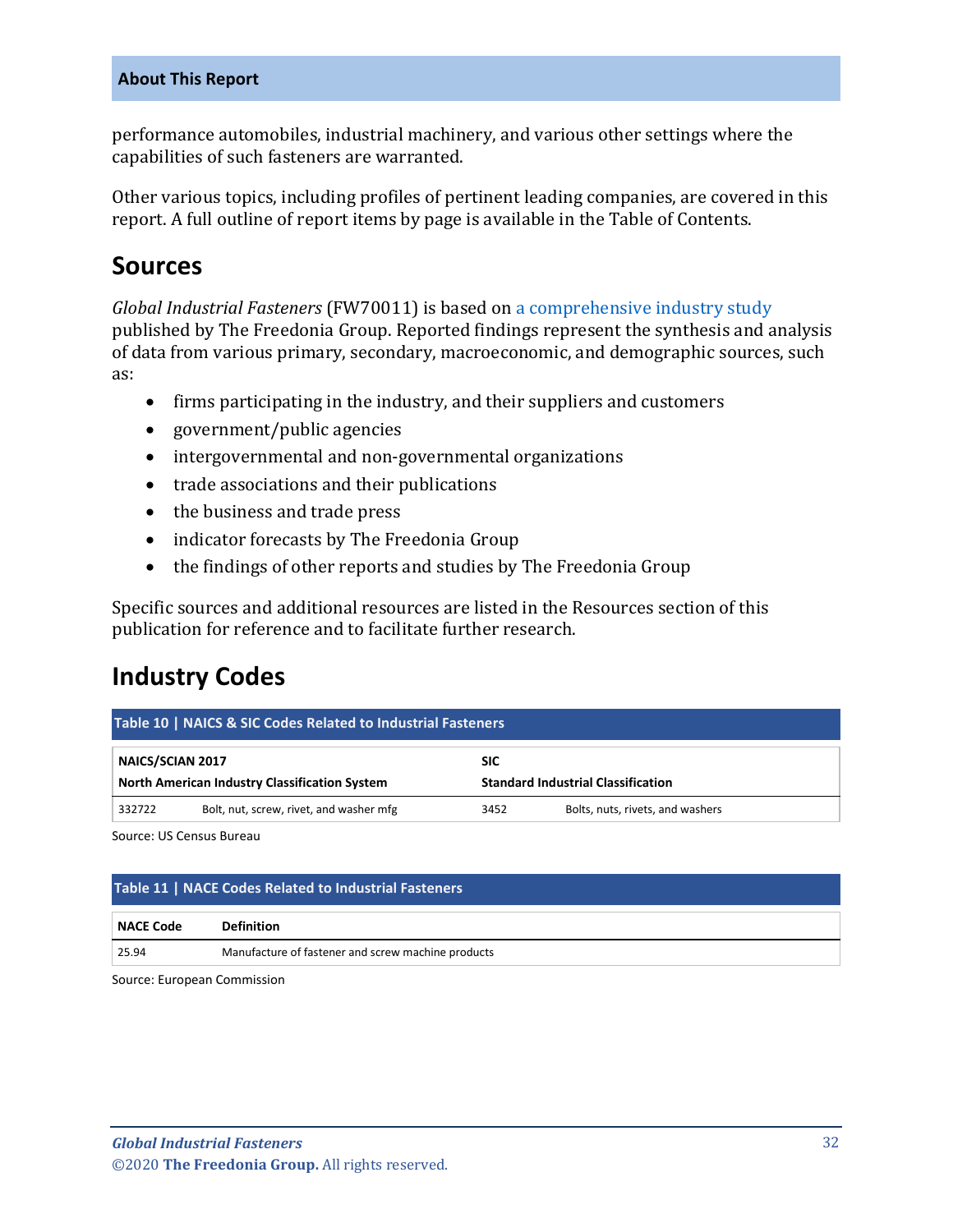| <b>HS Code</b> | <b>Definition</b>                                                                                                        |
|----------------|--------------------------------------------------------------------------------------------------------------------------|
| 7318.11        | Coach screws, threaded, of iron or steel                                                                                 |
| 7318.12        | Wood screws other than coach screws, threaded, of iron or steel                                                          |
| 7318.13        | Screw hook and screw rings, threaded, of iron or steel                                                                   |
| 7318.14        | Self-tapping screws, threaded, of iron or steel                                                                          |
| 7318.15        | Threaded screws and bolts nesoi, with or without their nuts or washers, of iron or steel                                 |
| 7318.16        | Nuts, threaded, of iron or steel                                                                                         |
| 7318.19        | Threaded articles of iron or steel nesoi                                                                                 |
| 7318.21        | Spring washers and other lock washers, of iron or steel                                                                  |
| 7318.22        | Washers, other than lock washers, of iron or steel                                                                       |
| 7318.23        | Rivets of iron or steel                                                                                                  |
| 7318.24        | Cotters and cotter pins, of iron or steel                                                                                |
| 7318.29        | Nonthreaded articles (fasteners) nesoi, of iron or steel                                                                 |
| 7415.21        | Washers, including spring washers, of copper                                                                             |
| 7415.29        | Rivets, cotters, cotter pins and similar articles of copper (not threaded), nesoi                                        |
| 7415.33        | Threaded screws, bolts, and nuts of copper or iron or steel with heads of copper                                         |
| 7415.39        | Threaded fasteners nesoi, of copper                                                                                      |
| 7616.10        | Nails, tacks, staples (other than in strips), screws, bolts, nuts, screw hooks, rivets and similar articles, of aluminum |
| 8308.20        | Tubular or bifurcated rivets, of base metal                                                                              |

#### <span id="page-5-1"></span>**Table 12 | HS Codes Related to Industrial Fasteners**

Source: United Nations Statistics Division

# <span id="page-5-0"></span>**Freedonia Methodology**

The Freedonia Group, a subsidiary of MarketResearch.com, has been in business for more than 30 years and in that time has developed a comprehensive approach to data analysis that takes into account the variety of industries covered and the evolving needs of our customers.

Every industry presents different challenges in market sizing and forecasting, and this requires flexibility in methodology and approach. Freedonia methodology integrates a variety of quantitative and qualitative techniques to present the best overall picture of a market's current position as well as its future outlook: When published data are available, we make sure they are correct and representative of reality. We understand that published data often have flaws either in scope or quality, and adjustments are made accordingly. Where no data are available, we use various methodologies to develop market sizing (both top-down and bottom-up) and then triangulate those results to come up with the most accurate data series possible. Regardless of approach, we also talk to industry participants to verify both historical perspective and future growth opportunities.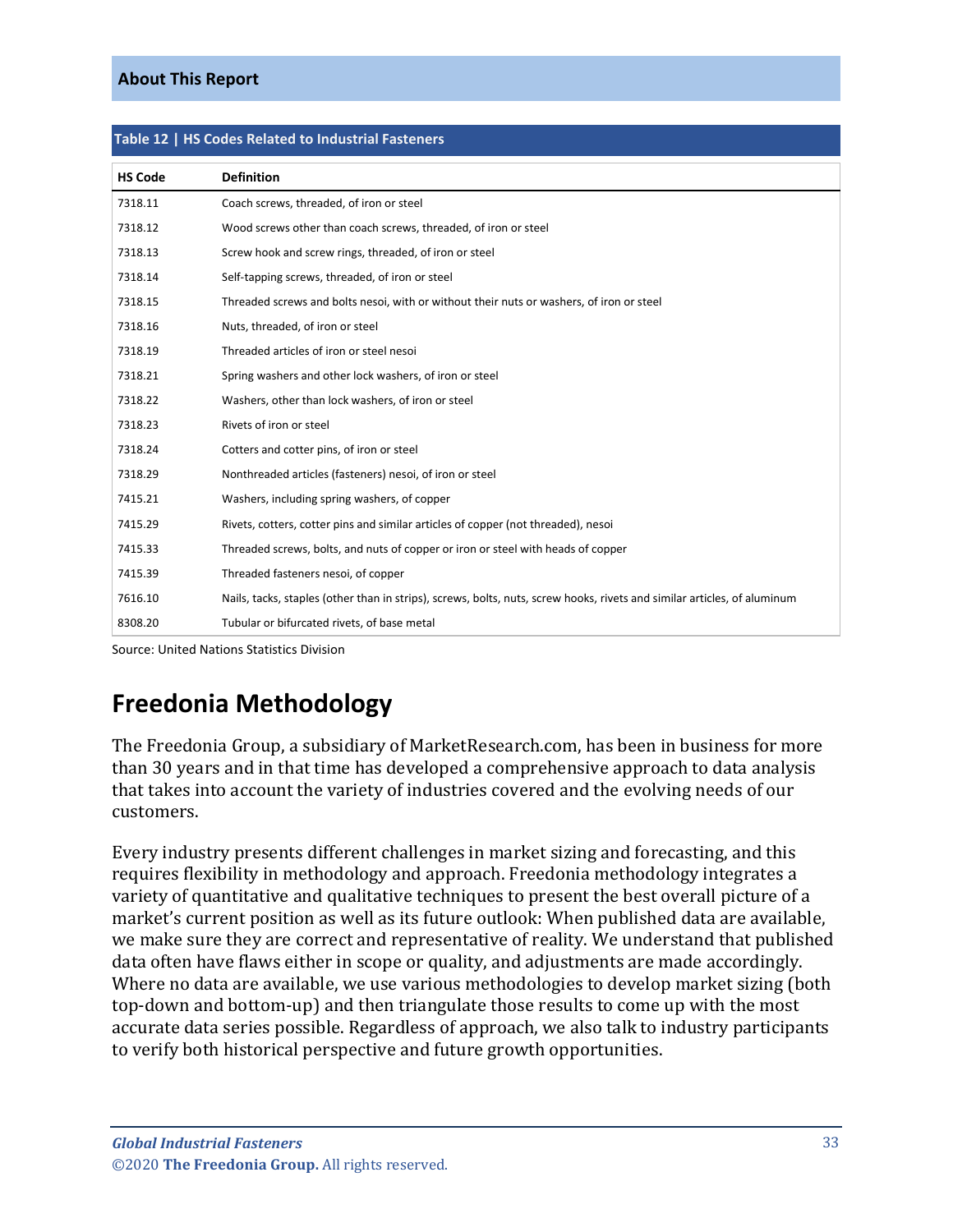Methods used in the preparation of Freedonia market research include, but are not limited to, the following activities: comprehensive data mining and evaluation, primary research, consensus forecasting and analysis, ratio analysis using key indicators, regression analysis, end use growth indices and intensity factors, purchase power parity adjustments for global data, consumer and end user surveys, market share and corporate sales analysis, product lifespan analysis, product or market life cycle analysis, graphical data modeling, long-term historical trend analysis, bottom-up and top-down demand modeling, and comparative market size ranking.

Freedonia quantifies trends in various measures of growth and volatility. Growth (or decline) expressed as an average annual growth rate (AAGR) is the least squares growth rate, which takes into account all available datapoints over a period. The volatility of datapoints around a least squares growth trend over time is expressed via the coefficient of determination, or  $r^2$ . The most stable data series relative to the trend carries an  $r^2$  value of 1.0; the most volatile – 0.0. Growth calculated as a compound annual growth rate (CAGR) employs, by definition, only the first and last datapoints over a period. The CAGR is used to describe forecast growth, defined as the expected trend beginning in the base year and ending in the forecast year. Readers are encouraged to consider historical volatility when assessing particular annual values along the forecast trend, including in the forecast year.

# **Copyright & Licensing**

The full report is protected by copyright laws of the United States of America and international treaties. The entire contents of the publication are copyrighted by The Freedonia Group.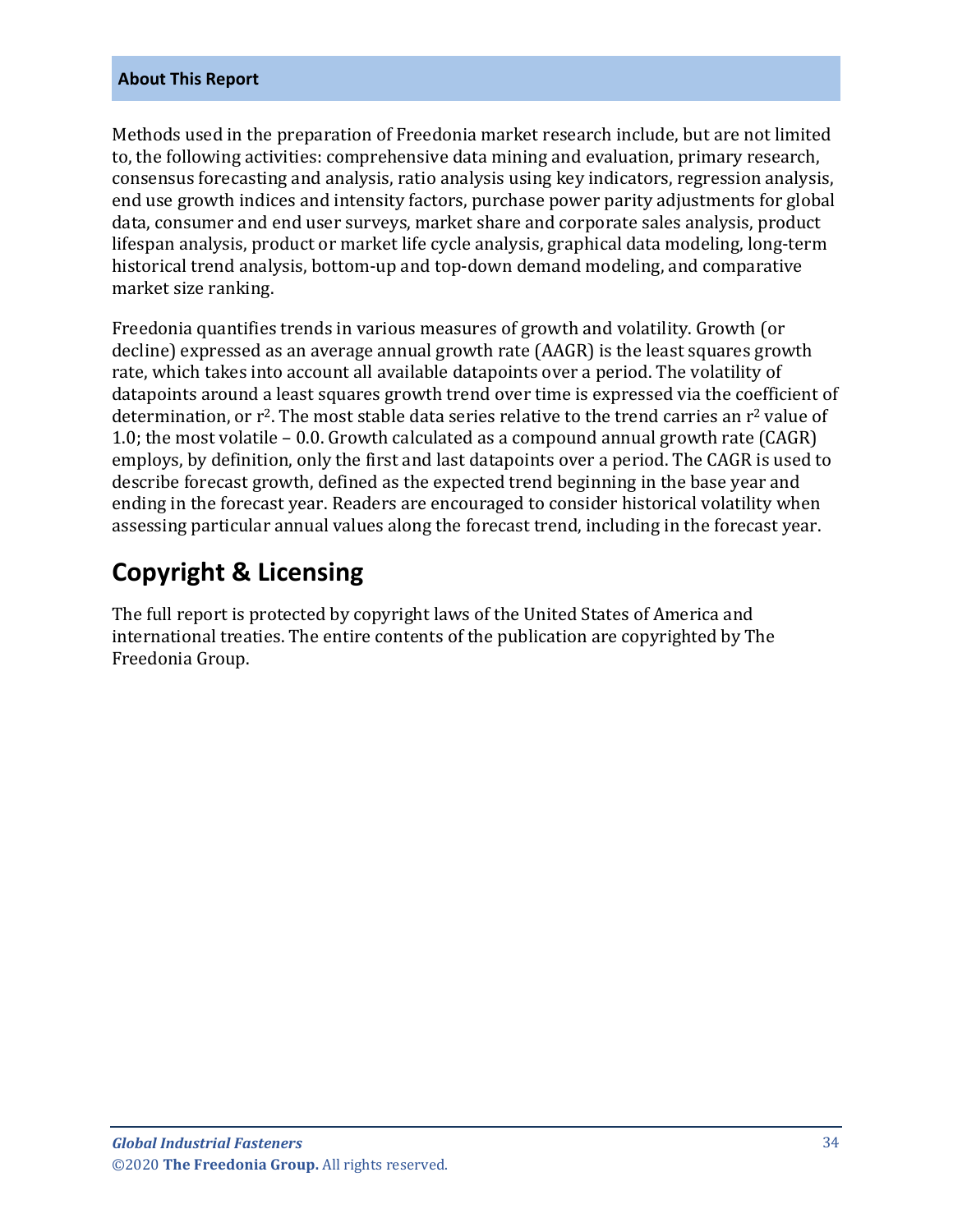### <span id="page-7-0"></span>**Resources**

#### **The Freedonia Group**

 *[Global Industrial Fasteners](http://www.freedoniagroup.com/DocumentDetails.aspx?ReferrerId=FL-FOCUS&studyid=3765)* **[Freedonia Industry Studies](http://www.freedoniagroup.com/Home.aspx?ReferrerId=FL-Focus)**  *[Behind the Wall Plumbing](http://www.freedoniagroup.com/DocumentDetails.aspx?ReferrerId=FL-FOCUS&studyid=3642) [Global Adhesives & Sealants](http://www.freedoniagroup.com/DocumentDetails.aspx?ReferrerId=FL-FOCUS&studyid=3715) [Global Agricultural Equipment](http://www.freedoniagroup.com/DocumentDetails.aspx?ReferrerId=FL-FOCUS&studyid=3683) [Global Bearings](http://www.freedoniagroup.com/DocumentDetails.aspx?ReferrerId=FL-FOCUS&studyid=3684) [Global Buses](http://www.freedoniagroup.com/DocumentDetails.aspx?ReferrerId=FL-FOCUS&studyid=3733) [Global Commercial Refrigeration Equipment](http://www.freedoniagroup.com/DocumentDetails.aspx?ReferrerId=FL-FOCUS&studyid=3658) [Global Construction Machinery](http://www.freedoniagroup.com/DocumentDetails.aspx?ReferrerId=FL-FOCUS&studyid=3728) [Global Diesel Engines](http://www.freedoniagroup.com/DocumentDetails.aspx?ReferrerId=FL-FOCUS&studyid=3734) [Global HVAC Equipment](http://www.freedoniagroup.com/DocumentDetails.aspx?ReferrerId=FL-FOCUS&studyid=3652) [Global Industrial Rubber Products](http://www.freedoniagroup.com/DocumentDetails.aspx?ReferrerId=FL-FOCUS&studyid=3605) [Global Industrial Valves](http://www.freedoniagroup.com/DocumentDetails.aspx?ReferrerId=FL-FOCUS&studyid=3776) [Global Machine Tools](http://www.freedoniagroup.com/DocumentDetails.aspx?ReferrerId=FL-FOCUS&studyid=3806) [Global Mining Equipment](http://www.freedoniagroup.com/DocumentDetails.aspx?ReferrerId=FL-FOCUS&studyid=3629) [Global Pumps Market](http://www.freedoniagroup.com/DocumentDetails.aspx?ReferrerId=FL-FOCUS&studyid=3625) [Global Rubber Conveyor Belts](http://www.freedoniagroup.com/DocumentDetails.aspx?ReferrerId=FL-FOCUS&studyid=3689) [Global Thermoplastic Elastomers](http://www.freedoniagroup.com/DocumentDetails.aspx?ReferrerId=FL-FOCUS&studyid=3633) [Plumbing Fittings Market in the US](http://www.freedoniagroup.com/DocumentDetails.aspx?ReferrerId=FL-FOCUS&studyid=3546) [Plumbing Fixtures Market in the US](http://www.freedoniagroup.com/DocumentDetails.aspx?ReferrerId=FL-FOCUS&studyid=3545) [Windows & Doors](http://www.freedoniagroup.com/DocumentDetails.aspx?ReferrerId=FL-FOCUS&studyid=3726)* **[Freedonia Focus Reports](https://www.freedoniafocusreports.com/redirect.asp?progid=89534&url=/)**  *[Civil Aircraft: United States](https://www.freedoniafocusreports.com/Civil-Aircraft-United-States-FF85011/?progid=89534) [Computers & Peripherals: United States](https://www.freedoniafocusreports.com/Computers-Peripherals-United-States-FF80047/?progid=89534) [Construction: United States](https://www.freedoniafocusreports.com/Construction-United-States-FF60054/?progid=89534) [Electronic Components: United States](https://www.freedoniafocusreports.com/Electronic-Components-United-States-FF80018/?progid=89534) [Global Light Vehicles](https://www.freedoniafocusreports.com/Global-Light-Vehicles-FW85015/?progid=89534) Global Medium - & Heavy [-Duty Trucks & Buses](https://www.freedoniafocusreports.com/Global-Medium-Heavy-Duty-Trucks-Buses-FW85014/?progid=89534) [Hardware: United States](https://www.freedoniafocusreports.com/Hardware-United-States-FF60063/?progid=89534) [Manufacturing: United States](https://www.freedoniafocusreports.com/Manufacturing-United-States-FF70032/?progid=89534) [Paper Industry Machinery: United States](https://www.freedoniafocusreports.com/Paper-Industry-Machinery-United-States-FF75023/?progid=89534) [Small Kitchen Appliances: United States](https://www.freedoniafocusreports.com/Small-Kitchen-Appliances-United-States-FF90029/?progid=89534) [Thermoplastic Resins: United States](https://www.freedoniafocusreports.com/Thermoplastic-Resins-United-States-FF55046/?progid=89534) [Window & Door Components: United States](https://www.freedoniafocusreports.com/Window-Door-Components-United-States-FF60120/?progid=89534)*

#### **[Freedonia Custom Research](http://www.freedoniagroup.com/CustomResearch.aspx?ReferrerId=FL-Focus)**